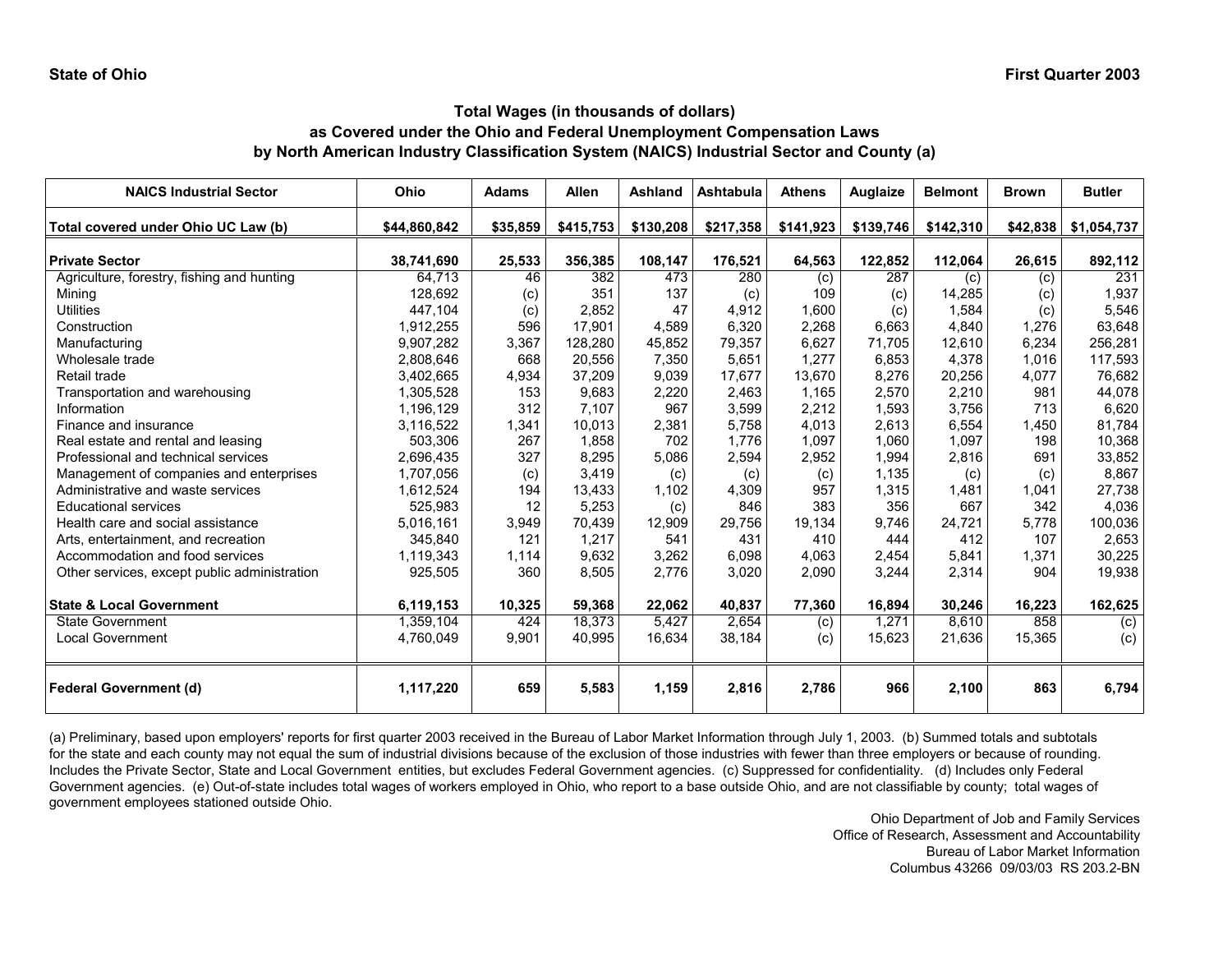| <b>NAICS Industrial Sector</b>               | Carroll  | Champaign | <b>Clark</b> | <b>Clermont</b> | <b>Clinton</b> | Columbiana | <b>Coshocton</b> | Crawford  | Cuyahoga    | <b>Darke</b> |
|----------------------------------------------|----------|-----------|--------------|-----------------|----------------|------------|------------------|-----------|-------------|--------------|
| Total covered under Ohio UC Law (b)          | \$34,254 | \$78,739  | \$358,775    | \$411,109       | \$192,107      | \$206,926  | \$89,810         | \$108,646 | \$7,270,531 | \$126,752    |
| <b>Private Sector</b>                        | 27,576   | 63,743    | 302,293      | 353,956         | 167,624        | 170,975    | 78,339           | 92,075    | 6,408,145   | 109,248      |
| Agriculture, forestry, fishing and hunting   | 54       | 412       | 2,501        | (c)             | 73             | 387        | 315              | 557       | 1,637       | 3,582        |
| Mining                                       | 86       | (c)       | (c)          | (c)             | (c)            | 1,860      | 1,564            | (c)       | 3,617       | (c)          |
| <b>Utilities</b>                             | (c)      | (c)       | 2,928        | 10,253          | (c)            | (c)        | 7,644            | (c)       | 29,753      | (c)          |
| Construction                                 | 2,017    | 1,356     | 11,639       | 23,515          | 2,218          | 6,631      | 1,957            | 3,874     | 249,407     | 7,126        |
| Manufacturing                                | 12,334   | 37,202    | 88,461       | 87,149          | 39,477         | 56,340     | 35,944           | 47,642    | 1,131,307   | 45,024       |
| Wholesale trade                              | 755      | 1,951     | 14,617       | 34,946          | 4,437          | 9,242      | 1,214            | 4,626     | 554,999     | 6,461        |
| Retail trade                                 | 3,310    | 5.645     | 32.065       | 46.075          | 10,732         | 19,329     | 5,428            | 6,580     | 447,189     | 9,531        |
| Transportation and warehousing               | 1,511    | 501       | 19,739       | 4,042           | (c)            | 10,932     | 2,491            | 1,100     | 203,764     | 6,201        |
| Information                                  | 645      | 955       | 2,305        | 17,808          | 3,499          | 2,497      | 751              | 763       | 225,676     | 904          |
| Finance and insurance                        | 944      | 2,864     | 10,568       | 37,559          | 6,723          | 7,861      | 1,629            | 5,374     | 853,125     | 5,632        |
| Real estate and rental and leasing           | 103      | 910       | 2,988        | 3,056           | 1,184          | 1,170      | 244              | 324       | 110,210     | 1,136        |
| Professional and technical services          | 433      | 693       | 8,615        | 19,908          | 1,580          | 4,162      | 2,681            | 3,176     | 573,793     | 4,309        |
| Management of companies and enterprises      | (c)      | (c)       | (c)          | 2,177           | 1,942          | 1,035      | (c)              | (c)       | 253,838     | (c)          |
| Administrative and waste services            | 427      | 748       | 7,937        | 8,793           | 3,621          | 6,510      | 1,786            | 942       | 276,548     | 2,505        |
| <b>Educational services</b>                  | (c)      | (c)       | 5,948        | 2,205           | (c)            | (c)        | (c)              | (c)       | 146,466     | (c)          |
| Health care and social assistance            | 2,600    | 4,986     | 57,577       | 32,178          | 6,856          | 31,904     | 10,806           | 12,062    | 916,814     | 11,508       |
| Arts, entertainment, and recreation          | 157      | 298       | 1,331        | 2,049           | 199            | 483        | 926              | (c)       | 124,045     | 286          |
| Accommodation and food services              | 920      | 2,096     | 11,434       | 12,195          | 2,710          | 5,144      | 1,395            | 2,130     | 158,192     | 2,181        |
| Other services, except public administration | 806      | 1,309     | 12,099       | 9,880           | 1,690          | 4,249      | 1,315            | 1,327     | 147,764     | 2,237        |
| <b>State &amp; Local Government</b>          | 6,678    | 14,996    | 56,482       | 57,153          | 24,483         | 35,951     | 11,471           | 16,571    | 862,386     | 17,504       |
| <b>State Government</b>                      | 291      | 579       | 3,930        | 4,597           | 1,307          | 3,283      | 481              | 1,126     | 60,404      | 545          |
| Local Government                             | 6,387    | 14,418    | 52,552       | 52,557          | 23,176         | 32,668     | 10,990           | 15,445    | 801,982     | 16,959       |
| <b>Federal Government (d)</b>                | 486      | 760       | 7,977        | 3,597           | 1,875          | 7,053      | 1,047            | 905       | 240,527     | 1,243        |

(a) Preliminary, based upon employers' reports for first quarter 2003 received in the Bureau of Labor Market Information through July 1, 2003. (b) Summed totals and subtotals for the state and each county may not equal the sum of industrial divisions because of the exclusion of those industries with fewer than three employers or because of rounding. Includes the Private Sector, State and Local Government entities, but excludes Federal Government agencies. (c) Suppressed for confidentiality. (d) Includes only Federal Government agencies. (e) Out-of-state includes total wages of workers employed in Ohio, who report to a base outside Ohio, and are not classifiable by county; total wages of government employees stationed outside Ohio.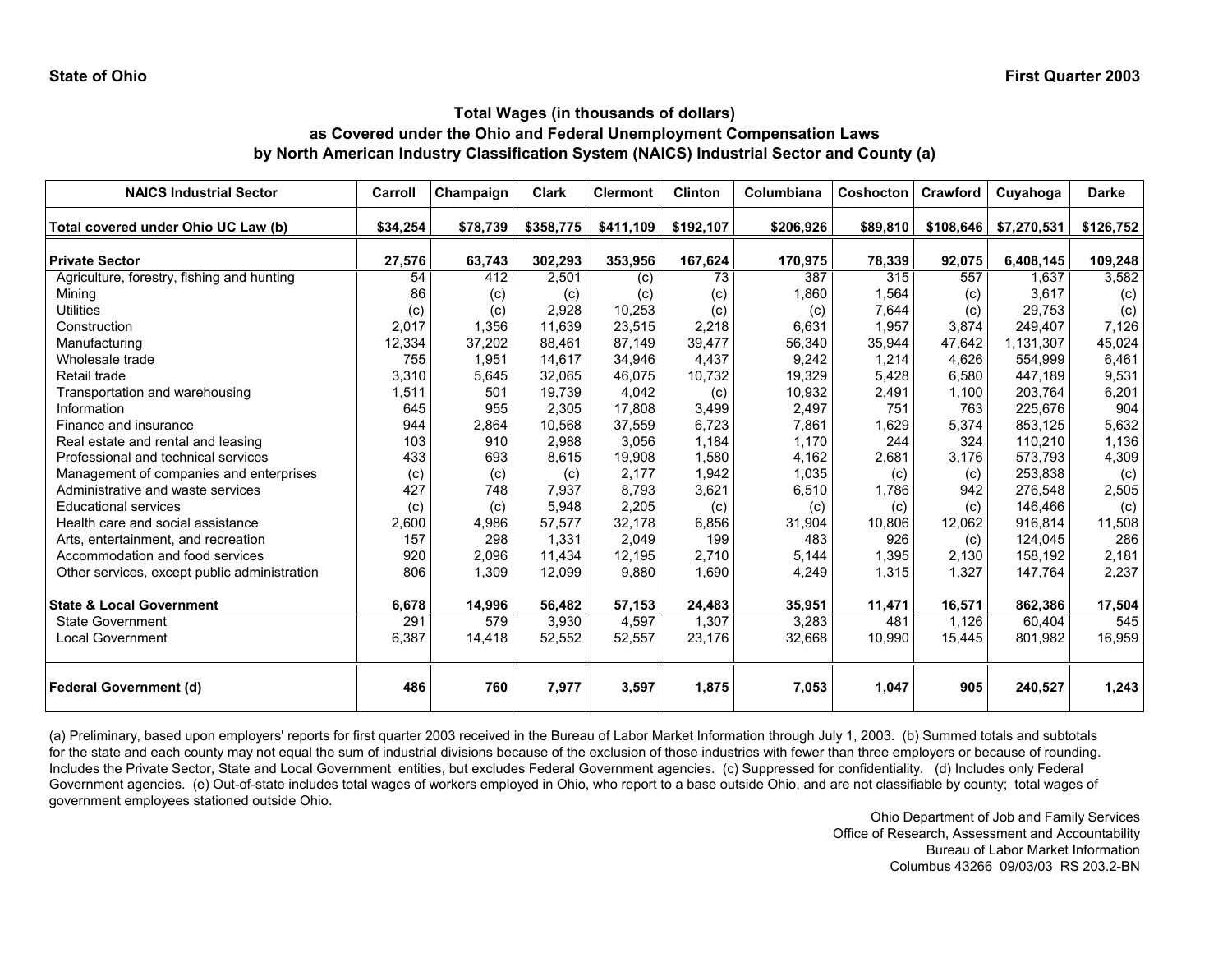| <b>NAICS Industrial Sector</b>               | <b>Defiance</b> | <b>Delaware</b> | Erie      | <b>Fairfield</b> | <b>Fayette</b> | <b>Franklin</b> | <b>Fulton</b> | Gallia   | Geauga    | Greene    |
|----------------------------------------------|-----------------|-----------------|-----------|------------------|----------------|-----------------|---------------|----------|-----------|-----------|
| Total covered under Ohio UC Law (b)          | \$156,098       | \$488,361       | \$294,074 | \$239,191        | \$71,123       | \$6,349,167     | \$146,611     | \$88,891 | \$234,813 | \$377,058 |
| <b>Private Sector</b>                        | 141,553         | 440,973         | 248,559   | 174,971          | 59,926         | 5,378,019       | 128,456       | 74,379   | 205,107   | 298,555   |
| Agriculture, forestry, fishing and hunting   | (c)             | 520             | 848       | (c)              | 81             | 1.869           | 1,176         | 191      | 1.723     | 400       |
| Mining                                       | (c)             | 876             | 1,503     | (c)              | (c)            | 3,371           | (c)           | (c)      | (c)       | (c)       |
| <b>Utilities</b>                             | 302             | (c)             | (c)       | 2,391            | (c)            | 52,600          | (c)           | 14,330   | (c)       | (c)       |
| Construction                                 | 3,649           | 23,326          | 9,898     | 14,673           | 1,911          | 278,941         | 6,188         | 2,668    | 14,596    | 12,833    |
| Manufacturing                                | 85,789          | 57,010          | 107,656   | 48,461           | 24,518         | 570.978         | 79,012        | 7.799    | 81,943    | 44,251    |
| Wholesale trade                              | 6,028           | 22,403          | 17,624    | 7,039            | 3,081          | 359,252         | 7,898         | 1,355    | 16,866    | 12,882    |
| Retail trade                                 | 12,045          | 44,619          | 21,252    | 23,214           | 8,477          | 555,351         | 7,970         | 7,392    | 16,245    | 42,920    |
| Transportation and warehousing               | 2,791           | 12,614          | 6,558     | 3,312            | 5,554          | 250,279         | 1.692         | 2,161    | 5,363     | 4,651     |
| Information                                  | 2,011           | 3,320           | 3,846     | 2,142            | 509            | 269,151         | 1,053         | 942      | 1,298     | 8,261     |
| Finance and insurance                        | 5,223           | 112,268         | 7,294     | 8,004            | 2,994          | 736.531         | 3,239         | 2,785    | 7,319     | 17,005    |
| Real estate and rental and leasing           | 434             | 4,966           | 1,445     | 2,262            | 597            | 99,362          | 993           | 252      | 1,448     | 2,375     |
| Professional and technical services          | 2,189           | 76,368          | 7,243     | 9,155            | 752            | 530,616         | 2,063         | 428      | 8,751     | 73,087    |
| Management of companies and enterprises      | 2,170           | (c)             | 733       | 1,112            | (c)            | 339,271         | (c)           | (c)      | 1,234     | 2,439     |
| Administrative and waste services            | 1,528           | 8,634           | 5,726     | 12,716           | 642            | 286,551         | 1,656         | 1,778    | 10,762    | 10,749    |
| <b>Educational services</b>                  | 1,568           | 6,826           | (c)       | 1,248            | (c)            | 57,587          | (c)           | (c)      | 3,769     | 12,941    |
| Health care and social assistance            | 11,118          | 20,618          | 31,262    | 22,414           | 6,585          | 586,360         | 10,206        | 25,184   | 20,123    | 32,329    |
| Arts, entertainment, and recreation          | 311             | 6.397           | 8,054     | 715              | 237            | 46.928          | 824           | 79       | 1.701     | 1,959     |
| Accommodation and food services              | 2,153           | 15,121          | 10,490    | 9,543            | 2,468          | 187,705         | 2,035         | 2,172    | 4,854     | 12,857    |
| Other services, except public administration | 2,067           | 7,043           | 4,535     | 5,904            | 1,366          | 165,317         | 1,594         | 1,910    | 5,168     | 5,112     |
| <b>State &amp; Local Government</b>          | 14,545          | 47,388          | 45,515    | 64,220           | 11,197         | 971,148         | 18,155        | 14,512   | 29,706    | 78,503    |
| <b>State Government</b>                      | 1,181           | 10,515          | 9,548     | 7,662            | 547            | 448,736         | 1,845         | (c)      | 1.885     | 26,508    |
| Local Government                             | 13,365          | 36,872          | 35,966    | 56,558           | 10,650         | 522,412         | 16,310        | (c)      | 27,821    | 51,995    |
| <b>Federal Government (d)</b>                | 1,198           | 3,123           | 2,427     | 2,941            | 607            | 173,081         | 1,090         | 863      | 1,465     | 199,214   |

(a) Preliminary, based upon employers' reports for first quarter 2003 received in the Bureau of Labor Market Information through July 1, 2003. (b) Summed totals and subtotals for the state and each county may not equal the sum of industrial divisions because of the exclusion of those industries with fewer than three employers or because of rounding. Includes the Private Sector, State and Local Government entities, but excludes Federal Government agencies. (c) Suppressed for confidentiality. (d) Includes only Federal Government agencies. (e) Out-of-state includes total wages of workers employed in Ohio, who report to a base outside Ohio, and are not classifiable by county; total wages of government employees stationed outside Ohio.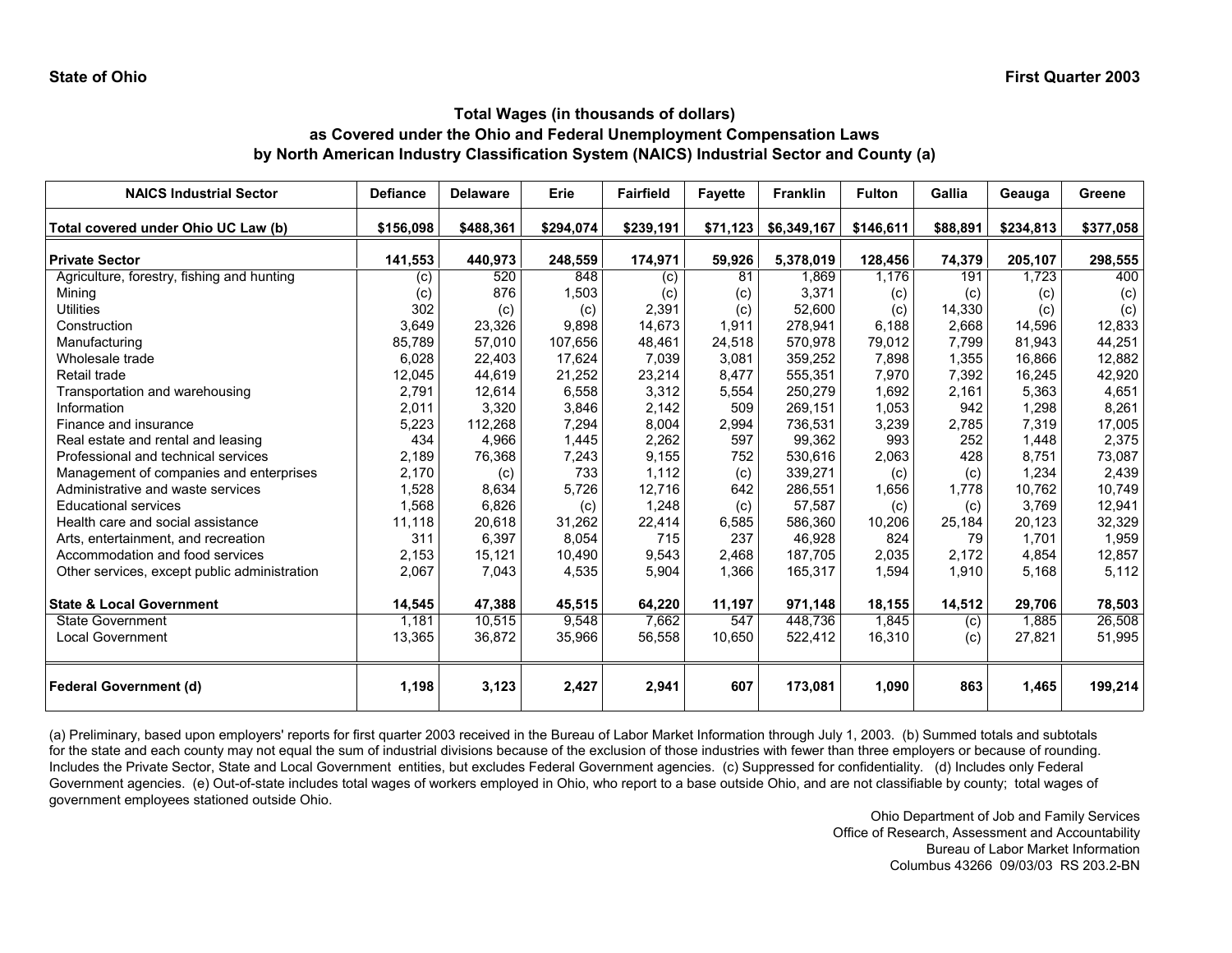| <b>NAICS Industrial Sector</b>               | <b>Guernsey</b> | Hamilton    | <b>Hancock</b> | <b>Hardin</b> | <b>Harrison</b> | Henry    | <b>Highland</b> | Hocking  | <b>Holmes</b> | Huron     |
|----------------------------------------------|-----------------|-------------|----------------|---------------|-----------------|----------|-----------------|----------|---------------|-----------|
| Total covered under Ohio UC Law (b)          | \$96.084        | \$5,449,686 | \$340,357      | \$55,491      | \$22,044        | \$81,011 | \$73,349        | \$41,724 | \$100,714     | \$167,441 |
| <b>Private Sector</b>                        | 75,613          | 4,972,525   | 313,089        | 44,330        | 17,474          | 66,416   | 55,718          | 28,275   | 89,690        | 145,561   |
| Agriculture, forestry, fishing and hunting   | (c)             | 845         | 199            | 96            | 184             | 1,429    | 168             | 111      | 950           | 1,513     |
| Mining                                       | 978             | 1,158       | 33,785         | (c)           | 4,549           | (c)      | 1,116           | (c)      | 1,107         | (c)       |
| Utilities                                    | 833             | 74,566      | 1,964          | 747           | (c)             | (c)      | 827             | (c)      | 405           | (c)       |
| Construction                                 | 3,787           | 226,894     | 7,656          | 995           | 434             | 3,041    | 1.785           | 1.750    | 6,646         | 12,126    |
| Manufacturing                                | 25,690          | 942,789     | 126,066        | 19.724        | 4,681           | 33,682   | 22,945          | 10,801   | 42,897        | 72,703    |
| Wholesale trade                              | 2,816           | 405,459     | 11,212         | 2,335         | 1,266           | 2,771    | 1,208           | 1,014    | 3,927         | 5,159     |
| Retail trade                                 | 8,975           | 313,380     | 27,451         | 3,947         | 1,109           | 5,494    | 7,991           | 4,710    | 8,653         | 10,893    |
| Transportation and warehousing               | 2,210           | 109,733     | 12,666         | 577           | 491             | 4,844    | 1,148           | 496      | 3,072         | 6,589     |
| Information                                  | 1,573           | 180,206     | 4,101          | 650           | 209             | 881      | 3,178           | 390      | 463           | 3,207     |
| Finance and insurance                        | 2,246           | 389,012     | 9,502          | 1,160         | (c)             | 2,291    | 4,829           | 1,287    | 3,414         | 3,411     |
| Real estate and rental and leasing           | 468             | 77,269      | 2,492          | 231           | 300             | (c)      | 396             | 263      | (c)           | 586       |
| Professional and technical services          | 2,234           | 469,767     | 5,151          | 611           | 322             | 657      | 800             | 456      | 1,934         | 3,823     |
| Management of companies and enterprises      | (c)             | 544,733     | 6,624          | (c)           | (c)             | (c)      | (c)             | (c)      | 917           | (c)       |
| Administrative and waste services            | 2,426           | 242,603     | 13,999         | 189           | 202             | 924      | 601             | 534      | 3,947         | 1,280     |
| <b>Educational services</b>                  | 109             | 61,212      | 6,563          | (c)           | (c)             | 143      | (c)             | 141      | (c)           | (c)       |
| Health care and social assistance            | 15,124          | 642,365     | 29,513         | 3,994         | 2,698           | 6,090    | 5,604           | 3,146    | 7,705         | 14,039    |
| Arts, entertainment, and recreation          | 154             | 56,187      | 697            | 128           | 128             | 66       | 18              | 259      | 134           | 247       |
| Accommodation and food services              | 3,575           | 122,271     | 8,240          | 1,537         | 259             | 964      | 2,210           | 1,478    | 2,287         | 3,912     |
| Other services, except public administration | 1,284           | 112,076     | 5,210          | 876           | 214             | 1,058    | 893             | 789      | 1,069         | 2,554     |
| <b>State &amp; Local Government</b>          | 20,471          | 477,160     | 27,268         | 11,161        | 4,570           | 14,595   | 17,631          | 13,449   | 11,024        | 21,880    |
| <b>State Government</b>                      | 8,160           | (c)         | 2,311          | 352           | 290             | 393      | 1,067           | 3,932    | 391           | 969       |
| <b>Local Government</b>                      | 12,311          | (c)         | 24,956         | 10,809        | 4,280           | 14,202   | 16,565          | 9,517    | 10,633        | 20,911    |
| <b>Federal Government (d)</b>                | 1,130           | 138,984     | 2,017          | 858           | 583             | 808      | 1,200           | 482      | 721           | 1,539     |

(a) Preliminary, based upon employers' reports for first quarter 2003 received in the Bureau of Labor Market Information through July 1, 2003. (b) Summed totals and subtotals for the state and each county may not equal the sum of industrial divisions because of the exclusion of those industries with fewer than three employers or because of rounding. Includes the Private Sector, State and Local Government entities, but excludes Federal Government agencies. (c) Suppressed for confidentiality. (d) Includes only Federal Government agencies. (e) Out-of-state includes total wages of workers employed in Ohio, who report to a base outside Ohio, and are not classifiable by county; total wages of government employees stationed outside Ohio.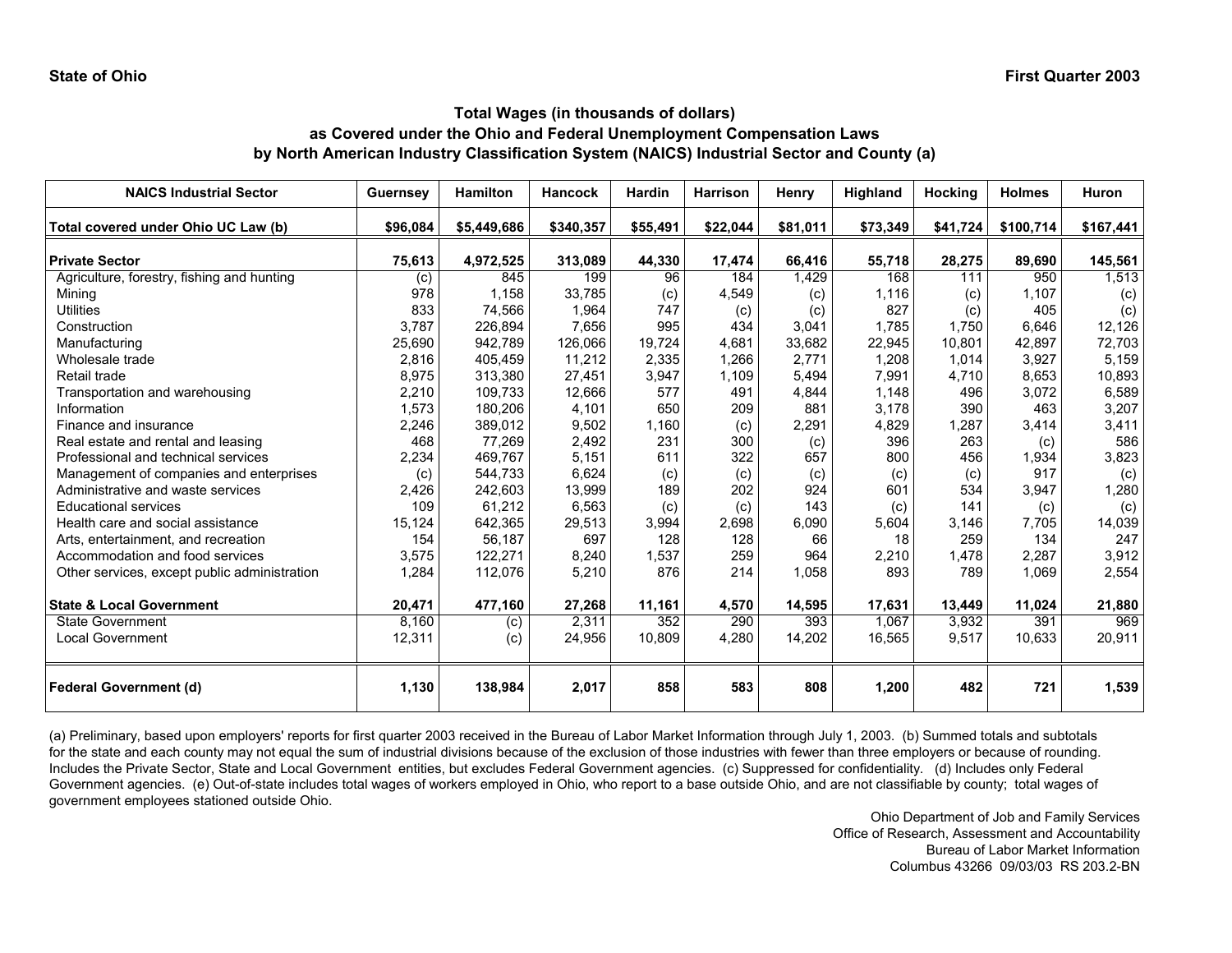| <b>NAICS Industrial Sector</b>               | <b>Jackson</b> | <b>Jefferson</b> | Knox      | Lake      | Lawrence | Licking   | Logan     | Lorain    | Lucas       | <b>Madison</b> |
|----------------------------------------------|----------------|------------------|-----------|-----------|----------|-----------|-----------|-----------|-------------|----------------|
| Total covered under Ohio UC Law (b)          | \$69,795       | \$188,328        | \$126,540 | \$774,271 | \$67,654 | \$394,236 | \$161,419 | \$764,583 | \$1,945,370 | \$100,333      |
| <b>Private Sector</b>                        | 58,332         | 163,760          | 105,910   | 667,692   | 46,218   | 336,774   | 145,149   | 639,458   | 1,643,866   | 74,381         |
| Agriculture, forestry, fishing and hunting   | 306            | (c)              | 367       | 4,067     | (c)      | 4,674     | 416       | 4,172     | 1,676       | 442            |
| Mining                                       | 2,198          | 507              | 796       | 3,069     | (c)      | 534       | (c)       | (c)       | 956         | (c)            |
| Utilities                                    | (c)            | 17,948           | 801       | 17,832    | 1,238    | 2,431     | 384       | 6,373     | 16,612      | (c)            |
| Construction                                 | 2,891          | 25,113           | 9,216     | 34,777    | 4,175    | 20,703    | 4.760     | 38,080    | 94,472      | 3,182          |
| Manufacturing                                | 27,440         | 38,891           | 41,899    | 260,460   | 4.404    | 81,051    | 80.348    | 260,476   | 454,465     | 30,872         |
| Wholesale trade                              | 1,570          | 5,333            | 2,701     | 44,038    | 1,152    | 25,312    | 3,407     | 24,492    | 93,141      | 3,372          |
| Retail trade                                 | 6,706          | 14,796           | 9,785     | 73,323    | 9,612    | 46,524    | 8,706     | 61,728    | 151,116     | 7,522          |
| Transportation and warehousing               | 1,229          | 2,674            | 660       | 5,819     | 5,720    | 15,135    | 11,683    | 13,566    | 52,665      | 1,873          |
| Information                                  | 816            | 5,047            | 1,925     | 7,650     | 961      | 5,204     | 816       | 10,153    | 38,860      | 450            |
| Finance and insurance                        | 2,895          | 3,520            | 3,473     | 19.709    | 1,886    | 24,653    | 2.596     | 18,391    | 77,911      | 1,564          |
| Real estate and rental and leasing           | 193            | 1,847            | 625       | 5,465     | 337      | 8.694     | 1,112     | 5,062     | 22,847      | 379            |
| Professional and technical services          | 821            | 2,915            | 1,733     | 38,341    | 1,643    | 22,923    | 4,985     | 16,917    | 95,114      | 4,218          |
| Management of companies and enterprises      | 1,497          | (c)              | 468       | 12.186    | (c)      | 2,625     | (c)       | (c)       | 46,008      | (c)            |
| Administrative and waste services            | 927            | 5,339            | 1.796     | 22,320    | 1,359    | 9,135     | 8,367     | 22,419    | 93,693      | 2,273          |
| <b>Educational services</b>                  | 100            | 3,686            | 9,743     | 5,801     | 134      | 8,318     | 72        | 16,380    | 19,001      | 195            |
| Health care and social assistance            | 5,469          | 28,096           | 14,262    | 70,273    | 8,162    | 37,002    | 11,436    | 95,488    | 282,075     | 15,020         |
| Arts, entertainment, and recreation          | (c)            | 577              | 325       | 3.617     | 94       | 1.732     | 1.207     | 3.146     | 11,530      | 44             |
| Accommodation and food services              | 1,739          | 4,161            | 3,210     | 21,892    | 2,672    | 12,413    | 2,338     | 18,892    | 51,211      | 2,107          |
| Other services, except public administration | 1,013          | 3,188            | 2,126     | 17,054    | 1,991    | 7,712     | 2,265     | 18,301    | 40,512      | 750            |
| <b>State &amp; Local Government</b>          | 11,462         | 24,568           | 20,630    | 106,579   | 21,436   | 57,462    | 16,270    | 125,125   | 301,504     | 25,952         |
| <b>State Government</b>                      | 1,620          | 1,088            | (c)       | 1,412     | 2,369    | 8,780     | 835       | 12,992    | 91,431      | 13,978         |
| <b>Local Government</b>                      | 9,842          | 23,480           | (c)       | 105,167   | 19,067   | 48,682    | 15,435    | 112,134   | 210,073     | 11,974         |
| <b>Federal Government (d)</b>                | 809            | 2,883            | 1,171     | 6,053     | 1,328    | 6,450     | 1,670     | 26,201    | 28,346      | 901            |

(a) Preliminary, based upon employers' reports for first quarter 2003 received in the Bureau of Labor Market Information through July 1, 2003. (b) Summed totals and subtotals for the state and each county may not equal the sum of industrial divisions because of the exclusion of those industries with fewer than three employers or because of rounding. Includes the Private Sector, State and Local Government entities, but excludes Federal Government agencies. (c) Suppressed for confidentiality. (d) Includes only Federal Government agencies. (e) Out-of-state includes total wages of workers employed in Ohio, who report to a base outside Ohio, and are not classifiable by county; total wages of government employees stationed outside Ohio.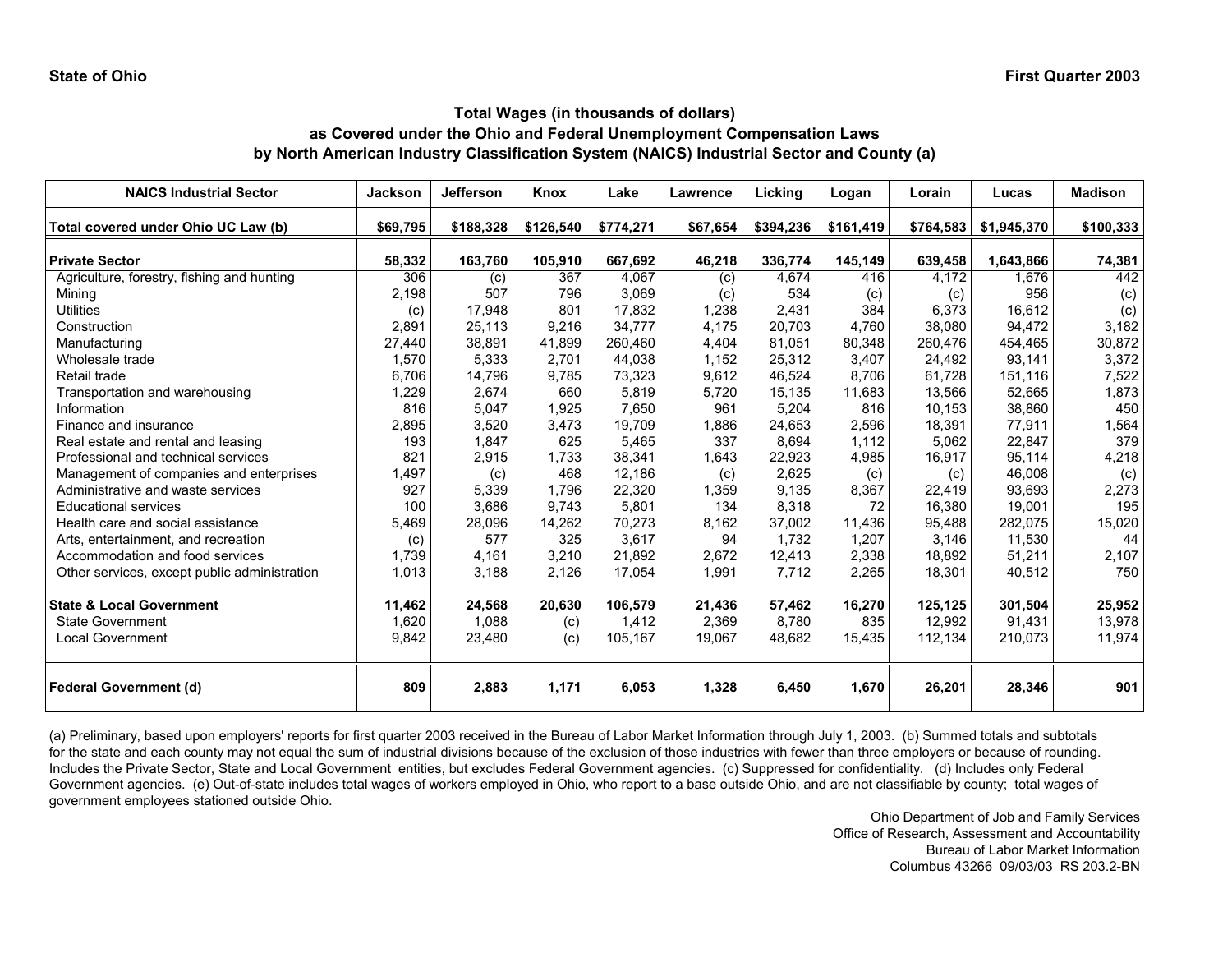| <b>NAICS Industrial Sector</b>               | <b>Mahoning</b> | <b>Marion</b> | <b>Medina</b> | Meigs    | <b>Mercer</b> | <b>Miami</b> | <b>Monroe</b> | Montgomery  | Morgan   | <b>Morrow</b> |
|----------------------------------------------|-----------------|---------------|---------------|----------|---------------|--------------|---------------|-------------|----------|---------------|
| Total covered under Ohio UC Law (b)          | \$716,942       | \$209,695     | \$412,541     | \$19,581 | \$99,696      | \$308,491    | \$34,447      | \$2,501,486 | \$24,890 | \$36,346      |
| <b>Private Sector</b>                        | 602,764         | 160,457       | 357,519       | 12,672   | 79,957        | 269,216      | 28,853        | 2,224,211   | 20,186   | 24,485        |
| Agriculture, forestry, fishing and hunting   | 746             | 426           | 947           | 273      | 1,807         | (c)          | 49            | 890         | (c)      | 114           |
| Mining                                       | 2,590           | 286           | (c)           | 1,118    | (c)           | 664          | 130           | (c)         | 589      | 107           |
| <b>Utilities</b>                             | 8,622           | (c)           | (c)           | (c)      | (c)           | 1,617        | (c)           | (c)         | (c)      | (c)           |
| Construction                                 | 41,791          | 6,767         | 26,779        | 1,919    | 6,061         | 12,944       | 613           | 88,825      | 4,075    | 1,616         |
| Manufacturing                                | 90,102          | 65,614        | 91,894        | 820      | 31,522        | 113,088      | 19,654        | 586,226     | 5,242    | 10,819        |
| Wholesale trade                              | 41,137          | 4,868         | 29,694        | 416      | 4,254         | 18,468       | 633           | 123,789     | 578      | 561           |
| Retail trade                                 | 78,433          | 15,305        | 38,581        | 2,685    | 8.016         | 28,159       | 1,098         | 153,251     | 1,262    | 2,844         |
| Transportation and warehousing               | 19,822          | 4,045         | 20,612        | 180      | 6,929         | 5,920        | 487           | 76,809      | (c)      | 1,002         |
| Information                                  | 18,591          | (c)           | 5,012         | (c)      | 1,135         | 3,086        | 270           | 138,142     | 246      | 323           |
| Finance and insurance                        | 32,169          | 3,929         | 10,108        | 913      | 5,417         | 8,285        | 4,010         | 122,766     | 504      | 615           |
| Real estate and rental and leasing           | 10,620          | 1,717         | 2,884         | 56       | 364           | 1,926        | 11            | 25,854      | 6        | 104           |
| Professional and technical services          | 25,896          | 7,358         | 24,916        | 374      | 2,105         | 5,927        | 251           | 169,381     | 113      | 442           |
| Management of companies and enterprises      | 9,520           | (c)           | 25,186        | (c)      | 360           | (c)          | (c)           | 98,670      | (c)      | (c)           |
| Administrative and waste services            | 28,841          | 3,456         | 21,061        | 99       | 904           | 8,693        | 106           | 96,577      | 26       | 255           |
| <b>Educational services</b>                  | 6,062           | 350           | 1,206         | (c)      | 8             | 933          | (c)           | 43,173      | (c)      | (c)           |
| Health care and social assistance            | 145,460         | 21,358        | 38,087        | 2,145    | 5,707         | 30,880       | 786           | 354,677     | 1,662    | 3,763         |
| Arts, entertainment, and recreation          | 2,157           | 450           | 2,280         | 19       | 412           | 811          | 28            | 9,850       | 44       | 108           |
| Accommodation and food services              | 22,607          | 4,280         | 10,593        | 576      | 2,023         | 7,802        | 222           | 63,672      | 319      | 799           |
| Other services, except public administration | 17,600          | 4,515         | 6,757         | 307      | 2,816         | 5,351        | 253           | 58,401      | 164      | 429           |
| <b>State &amp; Local Government</b>          | 114,179         | 49,239        | 55,022        | 6,908    | 19,739        | 39,276       | 5,594         | 277,275     | 4,704    | 11,860        |
| <b>State Government</b>                      | 28,381          | 14,462        | 1,727         | 352      | 1,904         | 1,368        | 337           | 21,673      | 487      | 879           |
| <b>Local Government</b>                      | 85,798          | 34,777        | 53,296        | 6,556    | 17,836        | 37,908       | 5,256         | 255,602     | 4,217    | 10,981        |
| <b>Federal Government (d)</b>                | 18,586          | 1,763         | 3,780         | 731      | 1,024         | 2,505        | 529           | 68,680      | 367      | 564           |

(a) Preliminary, based upon employers' reports for first quarter 2003 received in the Bureau of Labor Market Information through July 1, 2003. (b) Summed totals and subtotals for the state and each county may not equal the sum of industrial divisions because of the exclusion of those industries with fewer than three employers or because of rounding. Includes the Private Sector, State and Local Government entities, but excludes Federal Government agencies. (c) Suppressed for confidentiality. (d) Includes only Federal Government agencies. (e) Out-of-state includes total wages of workers employed in Ohio, who report to a base outside Ohio, and are not classifiable by county; total wages of government employees stationed outside Ohio.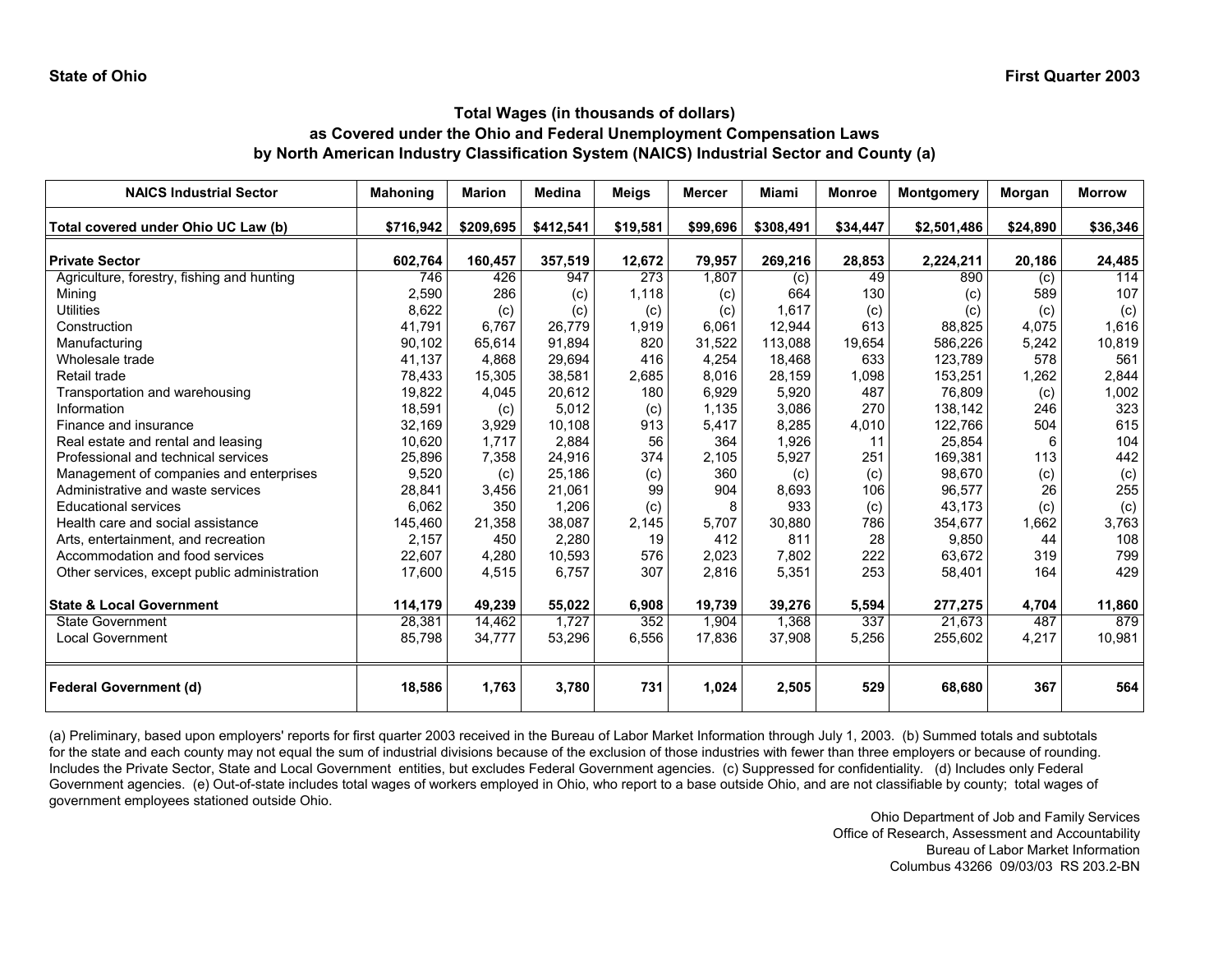| <b>NAICS Industrial Sector</b>               | <b>Muskingum</b> | <b>Noble</b> | <b>Ottawa</b> | Paulding | Perry    | Pickawav  | <b>Pike</b> | Portage   | <b>Preble</b> | Putnam   |
|----------------------------------------------|------------------|--------------|---------------|----------|----------|-----------|-------------|-----------|---------------|----------|
| Total covered under Ohio UC Law (b)          | \$243,830        | \$22,692     | \$109,806     | \$34,780 | \$40,796 | \$116,849 | \$81,863    | \$417,738 | \$77,810      | \$77,223 |
| <b>Private Sector</b>                        | 205,093          | 13,345       | 92,512        | 26,598   | 29,510   | 83,340    | 69,886      | 286,151   | 63,703        | 65,975   |
| Agriculture, forestry, fishing and hunting   | 123              | (c)          | 272           | 3,501    | 96       | 347       | 361         | (c)       | 363           | 540      |
| Mining                                       | 3,320            | 670          | 2.429         | (c)      | 1,947    | (c)       | (c)         | 1,455     | 295           | (c)      |
| <b>Utilities</b>                             | 3,453            | 265          | (c)           | (c)      | 535      | (c)       | (c)         | (c)       | (c)           | (c)      |
| Construction                                 | 8,524            | 419          | 3,073         | 1,036    | 3,938    | 4,620     | 2,099       | 16,495    | 2,380         | 5,085    |
| Manufacturing                                | 61,756           | 5,852        | 24,144        | 12,839   | 11,246   | 46,249    | 46,428      | 125,621   | 35,549        | 38,807   |
| Wholesale trade                              | 10,335           | 465          | 1.601         | 1,127    | 632      | 2,580     | 794         | 23,025    | 2,541         | 1,985    |
| Retail trade                                 | 30,645           | 1,292        | 8,326         | 2,331    | 2,545    | 8,083     | 4,457       | 31,558    | 5,282         | 4,747    |
| Transportation and warehousing               | 4,492            | 288          | 2,481         | 702      | 270      | 1,890     | 543         | 8,462     | 4,409         | 1,394    |
| Information                                  | 2,637            | 128          | 975           | 223      | 518      | 875       | 1,019       | 5,429     | 279           | 583      |
| Finance and insurance                        | 7,621            | 525          | 3,044         | 612      | 1,493    | 2,317     | 1,244       | 5,707     | 1,984         | 2,833    |
| Real estate and rental and leasing           | 1,430            | (c)          | 532           | 86       | 88       | 562       | 519         | 2,291     | 294           | 158      |
| Professional and technical services          | 4,010            | 137          | 1,234         | 651      | 883      | 1,394     | 1.707       | 9,660     | 926           | 726      |
| Management of companies and enterprises      | 2,334            | (c)          | (c)           | (c)      | (c)      | (c)       | (c)         | 5,114     | (c)           | (c)      |
| Administrative and waste services            | 3,367            | (c)          | 977           | 116      | 261      | 1,683     | 648         | 5,860     | 1,434         | 1,427    |
| <b>Educational services</b>                  | 3,150            | (c)          | (c)           | (c)      | (c)      | 14        | 137         | 4,209     | 23            | (c)      |
| Health care and social assistance            | 43,512           | 2,078        | 8.483         | 1.640    | 3,615    | 7,867     | 6,313       | 19.668    | 4,347         | 4,381    |
| Arts, entertainment, and recreation          | 802              | (c)          | 2.238         | 30       | 52       | 353       | (c)         | 4.009     | 122           | 226      |
| Accommodation and food services              | 8,087            | 308          | 3,490         | 404      | 714      | 2,499     | 1,400       | 10,013    | 1,873         | 1,264    |
| Other services, except public administration | 5,495            | 128          | 2,300         | 634      | 514      | 1,297     | 602         | 7,100     | 1,372         | 1,080    |
| <b>State &amp; Local Government</b>          | 38,737           | 9,346        | 17,295        | 8,181    | 11,286   | 33,509    | 11,977      | 131,586   | 14,108        | 11,248   |
| <b>State Government</b>                      | 3,645            | (c)          | 2,007         | 301      | 418      | 14,765    | 731         | 69,337    | 1,329         | 508      |
| <b>Local Government</b>                      | 35,092           | (c)          | 15,288        | 7,881    | 10.868   | 18.744    | 11,246      | 62,249    | 12,778        | 10,740   |
| <b>Federal Government (d)</b>                | 3,379            | 245          | 1,495         | 467      | 692      | 909       | 728         | 3,401     | 890           | 766      |

(a) Preliminary, based upon employers' reports for first quarter 2003 received in the Bureau of Labor Market Information through July 1, 2003. (b) Summed totals and subtotals for the state and each county may not equal the sum of industrial divisions because of the exclusion of those industries with fewer than three employers or because of rounding. Includes the Private Sector, State and Local Government entities, but excludes Federal Government agencies. (c) Suppressed for confidentiality. (d) Includes only Federal Government agencies. (e) Out-of-state includes total wages of workers employed in Ohio, who report to a base outside Ohio, and are not classifiable by county; total wages of government employees stationed outside Ohio.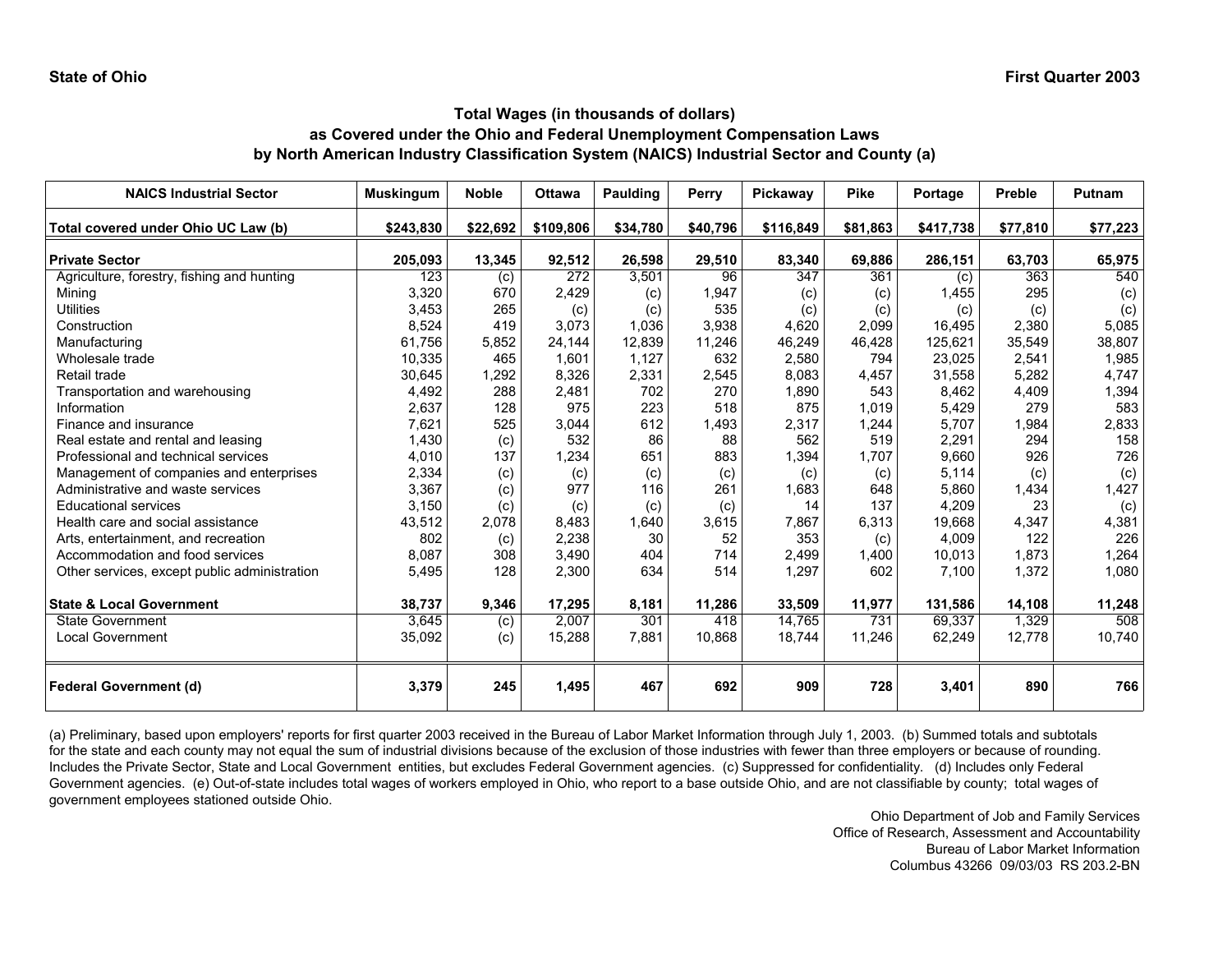| <b>NAICS Industrial Sector</b>               | <b>Richland</b> | <b>Ross</b> | <b>Sandusky</b> | <b>Scioto</b> | <b>Seneca</b> | <b>Shelby</b> | <b>Stark</b> | <b>Summit</b> | <b>Trumbull</b> | <b>Tuscarawas</b> |
|----------------------------------------------|-----------------|-------------|-----------------|---------------|---------------|---------------|--------------|---------------|-----------------|-------------------|
| Total covered under Ohio UC Law (b)          | \$451.035       | \$190,961   | \$188,527       | \$147,741     | \$144,114     | \$240,880     | \$1,243,389  | \$2,311,397   | \$739,833       | \$221,544         |
| <b>Private Sector</b>                        | 384,106         | 148,725     | 163,771         | 107,152       | 122,037       | 218,675       | 1,084,301    | 2,027,271     | 656,616         | 187,147           |
| Agriculture, forestry, fishing and hunting   | 327             | (c)         | 437             | 166           | 473           | 190           | 723          | 1,373         | 175             | 848               |
| Mining                                       | (c)             | (c)         | (c)             | 71            | 1,532         | (c)           | 5,416        | 1,899         | 681             | 3,136             |
| Utilities                                    | (c)             | 3,110       | (c)             | 1.770         | 1,523         | (c)           | 13,111       | 50,895        | 3,331           | 991               |
| Construction                                 | 11,920          | 7,266       | 5,950           | 7,305         | 6,686         | 13,450        | 58,386       | 82,710        | 16,575          | 9,268             |
| Manufacturing                                | 173,134         | 49,408      | 93,102          | 17,052        | 51,720        | 135,173       | 356,761      | 459,227       | 367,235         | 70,766            |
| Wholesale trade                              | 11,317          | 4,570       | 4,667           | 2,276         | 4.787         | 16.054        | 84.923       | 145,807       | 23,200          | 9,775             |
| Retail trade                                 | 37,238          | 20,401      | 15,596          | 14,618        | 10,770        | 12,002        | 108,947      | 192,918       | 53,239          | 21,434            |
| Transportation and warehousing               | 9,411           | 7,049       | 1,926           | 2,867         | 2,117         | 5,495         | 18,629       | 67,444        | 19,958          | 6,748             |
| Information                                  | 16,395          | 6,624       | 1,991           | 1,944         | 3,059         | 2,206         | 19.546       | 59,254        | 8,815           | 3,090             |
| Finance and insurance                        | 13,524          | 3,940       | 3,794           | 4,179         | 6,125         | 2,726         | 65,179       | 114,627       | 17,047          | 6,358             |
| Real estate and rental and leasing           | 2,284           | 1,299       | 910             | 873           | 704           | 1,206         | 8,324        | 21,116        | 6,989           | 1,401             |
| Professional and technical services          | 8,091           | 2,041       | 2,124           | 2,765         | 2,478         | 2,774         | 43,149       | 116,287       | 13,188          | 4,736             |
| Management of companies and enterprises      | 1,668           | 1,012       | 1,100           | 454           | 683           | (c)           | 13,770       | 207,065       | 7,955           | 1,564             |
| Administrative and waste services            | 15,046          | 5,503       | 3,785           | 6,851         | 3,094         | 4,416         | 34,588       | 84,607        | 16,184          | 5,750             |
| <b>Educational services</b>                  | 1,576           | 599         | (c)             | 775           | 4,811         | (c)           | 13,885       | 16,932        | 2,737           | 624               |
| Health care and social assistance            | 54,334          | 26,918      | 17,803          | 36.126        | 15.114        | 13.764        | 171,826      | 294.072       | 73,228          | 25,909            |
| Arts, entertainment, and recreation          | 2,255           | 404         | 770             | 159           | 600           | 183           | 5.424        | 12.556        | 1,930           | 588               |
| Accommodation and food services              | 11,616          | 5,599       | 3,769           | 5,006         | 3,209         | 3,348         | 33,192       | 54,984        | 15,234          | 8,005             |
| Other services, except public administration | 10,597          | 2,639       | 4,835           | 1,896         | 2,551         | 3,407         | 28,521       | 43,496        | 8,917           | 6,155             |
| <b>State &amp; Local Government</b>          | 66,928          | 42,236      | 24,756          | 40,589        | 22,077        | 22,205        | 159,088      | 284,126       | 83,217          | 34,397            |
| <b>State Government</b>                      | 16,470          | 16,726      | 2,038           | 15,759        | (c)           | (c)           | 13,870       | 49,685        | 9,154           | 5,047             |
| Local Government                             | 50,458          | 25,511      | 22,718          | 24,830        | (c)           | (c)           | 145,218      | 234,440       | 74,062          | 29,350            |
| <b>Federal Government (d)</b>                | 8,417           | 19,950      | 1,384           | 1,953         | 1,454         | 950           | 14,796       | 34,101        | 6,299           | 2,418             |

(a) Preliminary, based upon employers' reports for first quarter 2003 received in the Bureau of Labor Market Information through July 1, 2003. (b) Summed totals and subtotals for the state and each county may not equal the sum of industrial divisions because of the exclusion of those industries with fewer than three employers or because of rounding. Includes the Private Sector, State and Local Government entities, but excludes Federal Government agencies. (c) Suppressed for confidentiality. (d) Includes only Federal Government agencies. (e) Out-of-state includes total wages of workers employed in Ohio, who report to a base outside Ohio, and are not classifiable by county; total wages of government employees stationed outside Ohio.